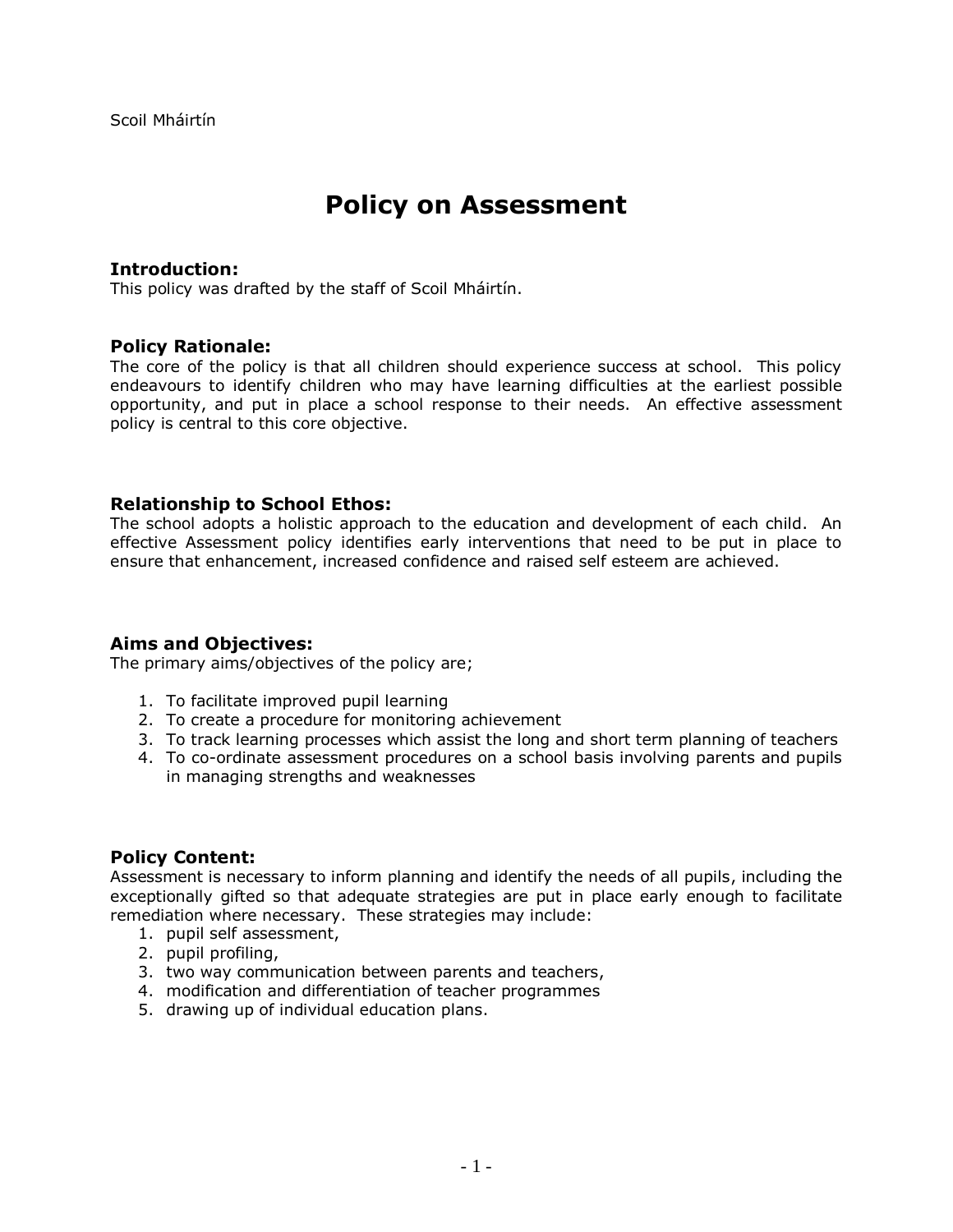## **Standardised Testing:**

The school is currently using the Drumcondra Standarised Tests in Maths and English. All classes from First class upwards are tested. The tests are usually administered at the end of May or early June by the class teacher. Standard and percentile ranking scores are recorded on the class record template and stored by each individual teacher with a copy held in the administration office. The Special Education team analyses the results in June for allocation of resources to pupils in September.

## **Diagnostic Assessment:**

Diagnostic tests are administered by the Learning Support, following referral by the class teachers in consultation with parents/guardians. The administration of such tests is in keeping with the approach recommended by **Circular 02/05** where a staged approach is used by the individual class teachers before recourse to diagnostic testing /psychological assessment. Parents are provided with test results and if a psychological assessment is warranted, parental permission is sought and a consent form is completed. The Principal will facilitate such an assessment happening.

The diagnostic tests used in the school include;

- Neale Analysis (acquired in late 2010)
- Jackson Get Reading Right
- Aston Index
- Schonell
- Rain Test
- Ouest
- Dolch Lists

## **Screening:**

The screening tests used to identify learning strengths and weaknesses in the school are;

- Middle Infant Screening Test (MIST)
- SPAR / Parallel Spelling Test
- Non Reading Intelligence Test (NRIT)
- Aston Index
- Dromcondra Reading and Maths standardised tests

These tests are administered individually or on a class basis. The MIST is administered on a class basis during  $2<sup>nd</sup>$  term of Senior Infants. While the Aston Index is administered individually by the Learning Support Teacher when deemed appropriate. Screening is used by the school to initiate the staged approach to intervention as per **Circular 24/03** and **Circular 02/05.**

#### **Assessment: (***see Whole School Policy on Learning Support/Resource)*

If stages 1 and 2 fail to deliver adequate intervention, the class teacher/Principal will contact the parents for permission to secure a psychological assessment for their child (see Psychological Assessment Policy). An assessment will determine the subsequent level of intervention. The most common form of assessment used in our school is teacher observation, teacher designed tests, projects and homework (informal assessment). These